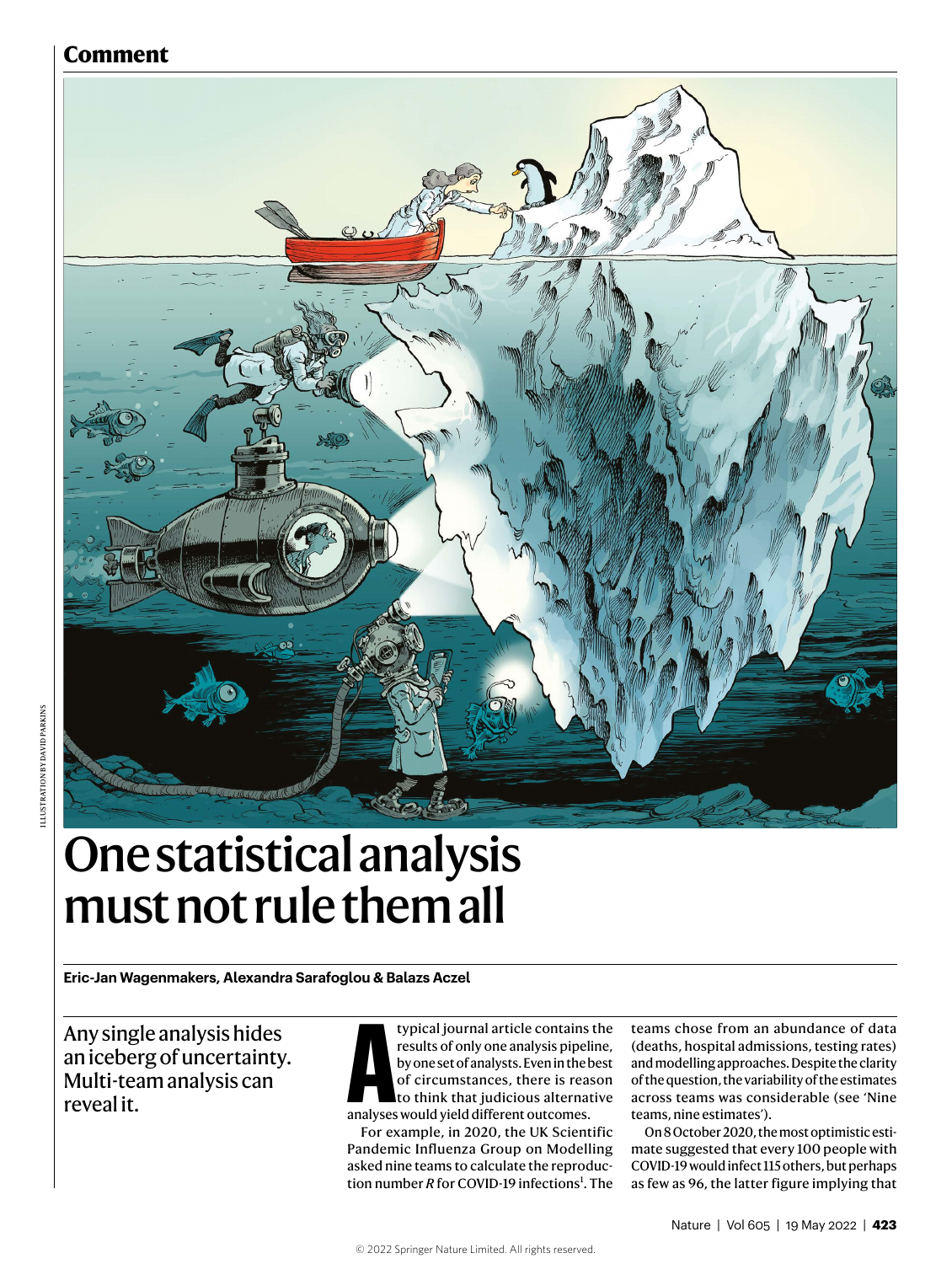# **Comment**

the pandemic might actually be retreating. By contrast, the most pessimistic estimate had 100 people with COVID-19 infecting 166 others, with an upper bound of 182, indicating a rapid spread. Although the consensus was that the trajectory of disease spread was cause for concern, the uncertainty across the nine teams was considerably larger than the uncertainty within any one team. It informed future work as the pandemic continued.

#### **Flattering conclusion**

This and other 'multi-analyst' projects show that independent statisticians hardly ever use the same procedure<sup>2-6</sup>. Yet, in fields from ecology to psychology and from medicine to materials science, a single analysis is considered sufficient evidence to publish a finding and make a strong claim.

Over the past ten years, the concept of *P*-hacking has made researchers aware of how the ability to use many valid statistical procedures can tempt scientists to select the one that leads to the most flattering conclusion. Less understood is how restricting analyses to a single technique effectively blinds researchers to an important aspect of uncertainty, making results seem more precise than they really are.

To a statistician, uncertainty refers to the range of values that might reasonably be taken by, say, the reproduction number of COVID-19 or the correlation between religiosity and well-being<sup>6</sup>, or between cerebral cortical thickness and cognitive ability<sup>7</sup>, or any number of statistical estimates. We argue that the current mode of scientific publication — which settles for a single analysis — entrenches 'model myopia', a limited consideration of statistical assumptions. That leads to overconfidence and poor predictions.

To gauge the robustness of their conclusions, researchers should subject the data to multiple analyses; ideally, these would be carried out by one or more independent teams. We understand that this is a big shift in how science is done, that appropriate infrastructure and incentives are not yet in place, and that many researchers will recoil at the idea as being burdensome and impractical. Nonetheless, we argue that the benefits of broader, more-diverse approaches to statistical inference could be so consequential that it is imperative to consider how they might be made routine.

### **Charting uncertainty**

Some 100 years ago, scholars such as Ronald Fisher advanced formal methods for hypothesis testing that are now considered indispensable for drawing conclusions from numerical data. (The *P* value, often used to determine 'statistical significance', is the best known.) Since then, a plethora of tests and methods have been developed to quantify inferential

uncertainty. But any single analysis draws on a very limited range of these. We posit that, as currently applied, uncertainty analyses reveal only the tip of the iceberg.

The dozen or so formal multi-analyst projects completed so far (see Supplementary information) show that levels of uncertainty are much higher than that suggested by any single team. In the 2020 Neuroimaging Analysis Replication and Prediction Study<sup>2</sup>, 70 teams used the same functional magnetic resonance imaging (MRI) data to test 9 hypotheses about brain activity in a risky-decision task. For example, one hypothesis probed how a brain region is activated when people consider the prospect of a large gain. On average across the hypotheses, about 20% of the analyses constituted a 'minority report' with a qualitative conclusion opposite to that of the majority. For the three hypotheses that yielded the

# **"Formal methods cannot cure model myopia, because they are firmly rooted in the single-analysis framework."**

most ambiguous outcomes, around one-third of teams reported a statistically significant result, and therefore publishing work from any of one these teams would have hidden considerable uncertainty and the spread of possible conclusions. The study's coordinators now advocate that multiple analyses of the same data be done routinely.

Another multi-analyst project was in finance<sup>3</sup> and involved 164 teams that tested 6 hypotheses, such as whether market efficiency changes over time. Here again, the coordinators concluded that differences in findings were due not to errors, but to the wide range of alternative plausible analysis decisions and statistical models.

All of these projects have dispelled two myths about applied statistics. The first myth is that, for any data set, there exists a single, uniquely appropriate analysis procedure. In reality, even when there are scores of teams and the data are relatively simple, analysts almost never follow the same analytic procedure.

The second myth is that multiple plausible analyses would reliably yield similar conclusions. We argue that whenever researchers report a single result from a single statistical analysis, a vast amount of uncertainty is hidden from view. And although we endorse recent science-reform efforts, such as largescale replication studies, preregistration and registered reports, these initiatives are not designed to reveal statistical fragility by exploring the degree to which plausible alternative analyses can alter conclusions. In summary, formal methods, old and new, cannot cure model myopia, because they are firmly rooted in the single-analysis framework.

We need something else. The obvious treatment for model myopia is to apply more than one statistical model to the data. High-energy physics and astronomy have a strong tradition of teams carrying out their own analyses of other teams' research once the data are made public. Climate modellers routinely perform 'sensitivity analyses' by systematically removing and including variables to see how robust their conclusions are.

For other fields to make such a shift, journals, reviewers and researchers will have to change how they approach statistical inference. Instead of identifying and reporting the result of a single 'correct' analysis, statistical inference should be seen as a complex interplay of different plausible procedures and processing pipelines<sup>8</sup>. Journals could encourage this practice in at least two ways. First, they could adjust their submission guidelines to recommend the inclusion of multiple analyses (possibly reported in an online supplement)<sup>9</sup>. This would motivate researchers to either conduct extra analyses themselves or to recruit more analysts as co-authors. Second, journals could invite teams to contribute their own analyses in the form of comments on a recently accepted article.

#### **False alarm?**

Certainly, large-scale changes in how science is done are possible: expectations surrounding the sharing of data are growing. Medical journals now require that clinical trials be registered at launch for the results to be published. But proposals for change inevitably prompt critical reactions. Here are five that we've encountered.

**Won't readers get confused?** Currently, there are no comprehensive standards for, or conventions on, how to present and interpret the

Comparing models of the rate of COVID-19's spread in the United Kingdom in early October 2020 revealed a degree of uncertainty masked by any one model.

2.0